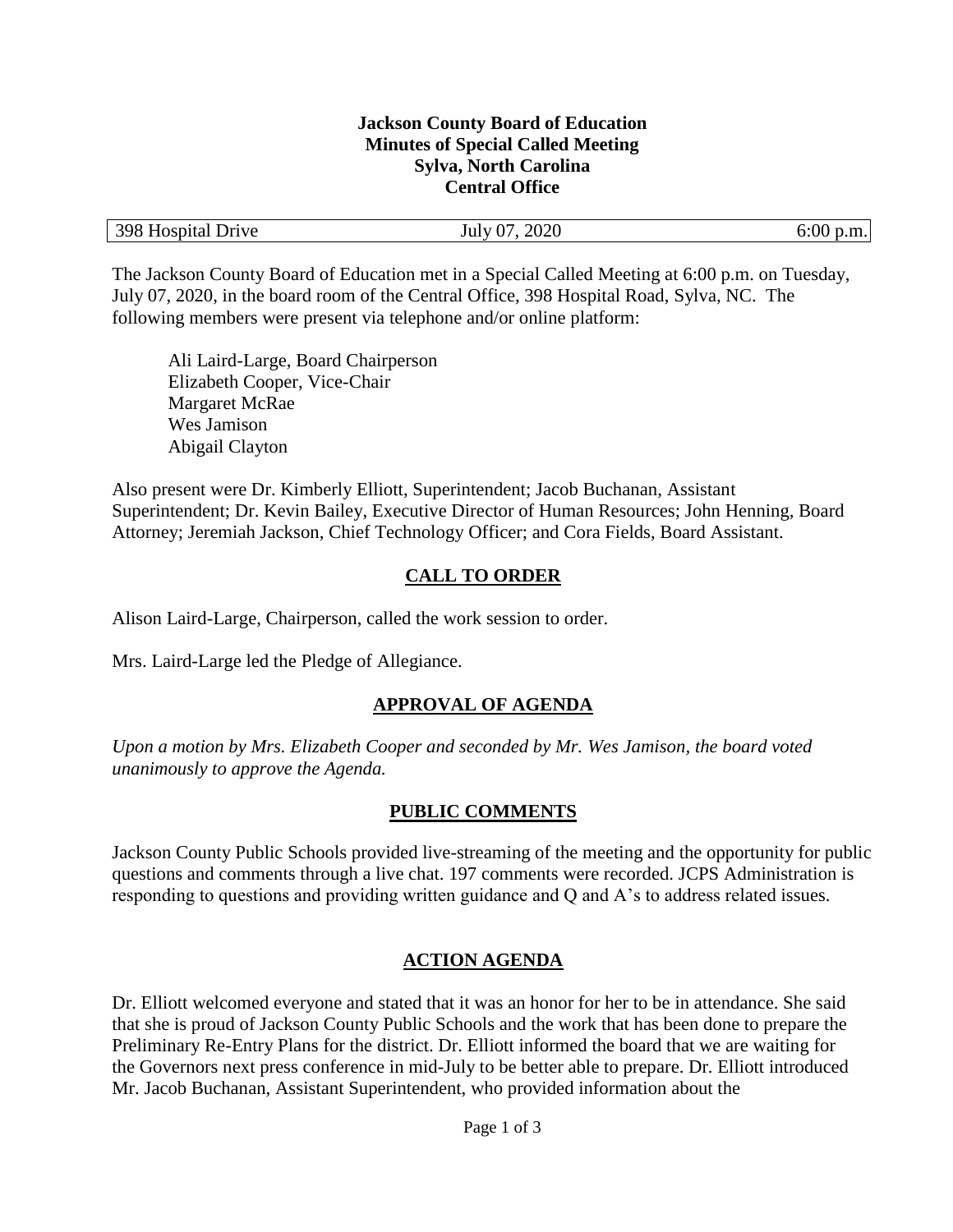Environmental and Safety procedures that are being put in place. She also introduced Ms. Angie Dills, Chief Academic Office, for information about the Remote Learning Pans.

A. **Agenda Item:**Re-Entry Plans

**Presenter:** Mr. Jacob Buchanan, Assistant Superintendent, and Mrs. Angela Dills, Chief Academic Officer

Mr. Buchanan presented an overview of the Environmental and Safety components of the Re-Entry Plan that included:

- ES1. Cleaning and Sanitation
	- 1. Social Distancing
	- 2. Supplies and Equipment
	- 3. Cleaning and Maintenance
	- 4. Water
	- 5. Ventilation
	- 6. Training Staff, Students and Parents
- ES2. Transportation
	- 1. Mask Policy
	- 2. Cleaning and Maintenance
	- 3. Social Distancing
	- 4. Screening
	- 5. Bus Monitors
	- 6. Training Staff, Students and Parents
- ES3. Health and Safety
	- 1. Signage
	- 2. Training and Public Messaging
	- 3. Materials and Supplies
	- 4. Screening Entering buildings
	- 5. Nursing and Health Care Staff
	- 6. Classroom Protocols
- ES4. School Nutrition
	- 1. In the classroom meals
	- 2. Discontinue self service
	- 3. Awaiting further guidance from DHHS and DPI

Mrs. Dills presented an overview of the Remote Learning components of the Re-Entry Plan that included:

- RL1. Curriculum and Instruction
	- 1. PLC's
	- 2. Communicating Learning Targets and Lesson Design
	- 3. Instructional Time, Practice and Application
	- 4. Remind App
	- 5. Auto-Rostering-Privacy
	- 6. Reporting Attendance
- RL2. Instructional Technology and Professional Development
	- 1. Increased Accountability